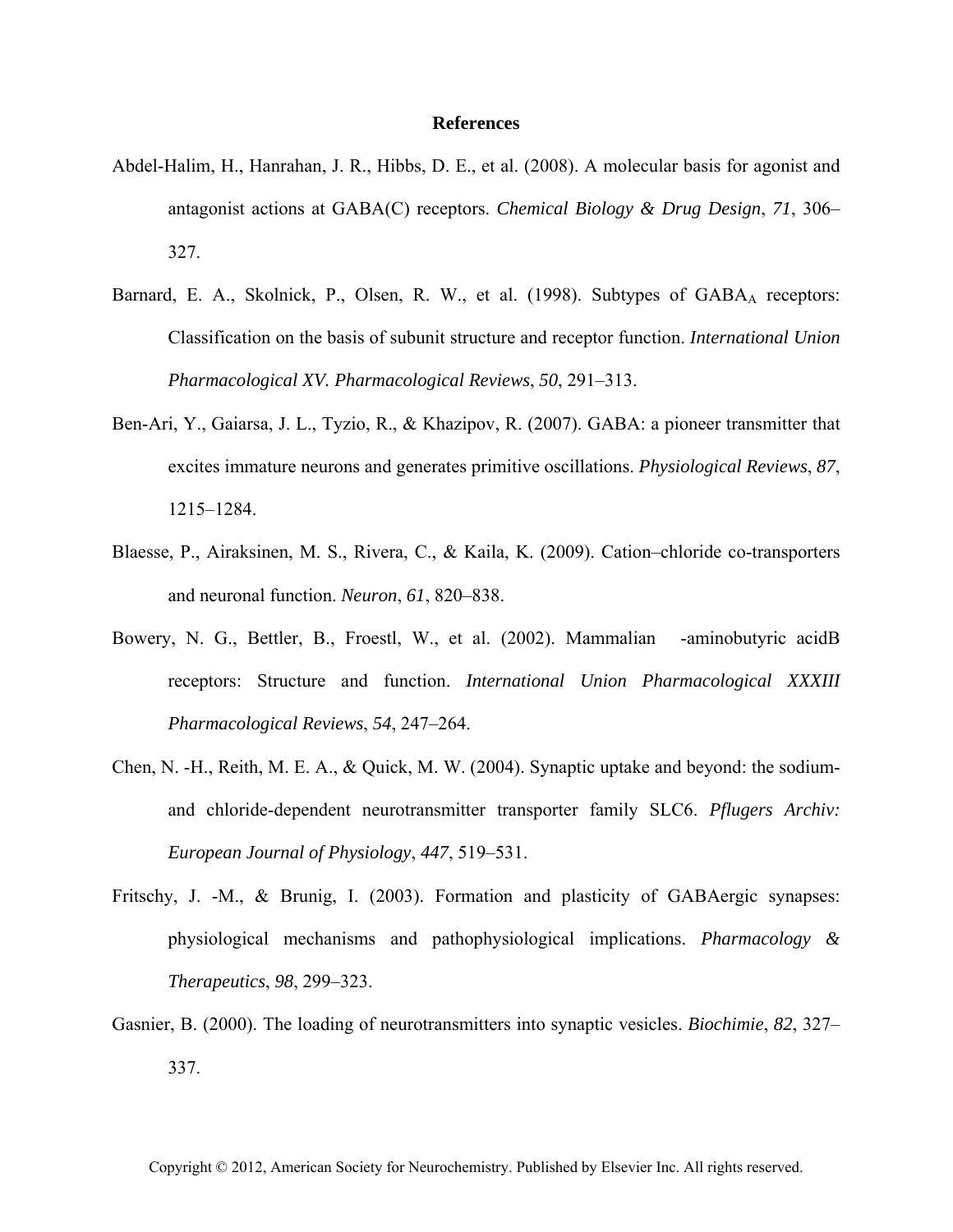- Hensch, T. K., Fagiolini, M., Mataga, N., et al. (1998). Local GABA circuit control of experience-dependent plasticity in developing visual cortex. *Science*, *282*, 1504–1508.
- Jurd, R., Arras, M., Lambert, S., et al. (2003). General anesthetic actions *in vivo* strongly attenuated by a point mutation in the GABAA receptor 3 subunit. *The FASEB Journal*, *17*, 250–252.
- Kneussel, M., & Betz, H. (2000). Clustering of inhibitory neurotransmitter receptors at developing postsynaptic sites: the membrane activation model. *Trends in Neurosciences*, *23*, 429–435.
- Li, G. -D., Chiara, D. C., Sawyer, G. W., et al. (2006). Identification of a GABA<sub>A</sub> receptor anesthetic binding site at subunit interfaces by photolabeling with an etomidate analog. *Journal of Neuroscience*, *26*, 11599–11605.
- Madsen, K. K., Clausen, R. P., Larsson, O. M., et al. (2009). Synaptic and extrasynaptic GABA transporters as targets for anti-epileptic drugs. *Journal of Neurochemistry*, *109*(Suppl. 1), 139–144.
- Mody, I., & Pearce, R. A. (2004). Diversity of inhibitory neurotransmission through GABA(A) receptors. *Trends in Neurosciences*, *27*, 569–575.
- Moss, S. J., & Smart, T. G. (2001). Constructing inhibitory synapses. *Nature Reviews Neuroscience*, *2*, 240–250.
- Marchionni, I., Kasap, Z., Mozrzymas, J. W., et al. (2009). New insights on the role of gephyrin in regulating both phasic and tonic GABAergic inhibition in rat hippocampal neurons in culture. *Neuroscience*, *164*, 55–562.
- Martin, D. L., & Olsen, R. W. (Eds.). (2000). *GABA in the nervous system: The view at 50 years*. Philadelphia: Lippincott, Williams & Wilkins.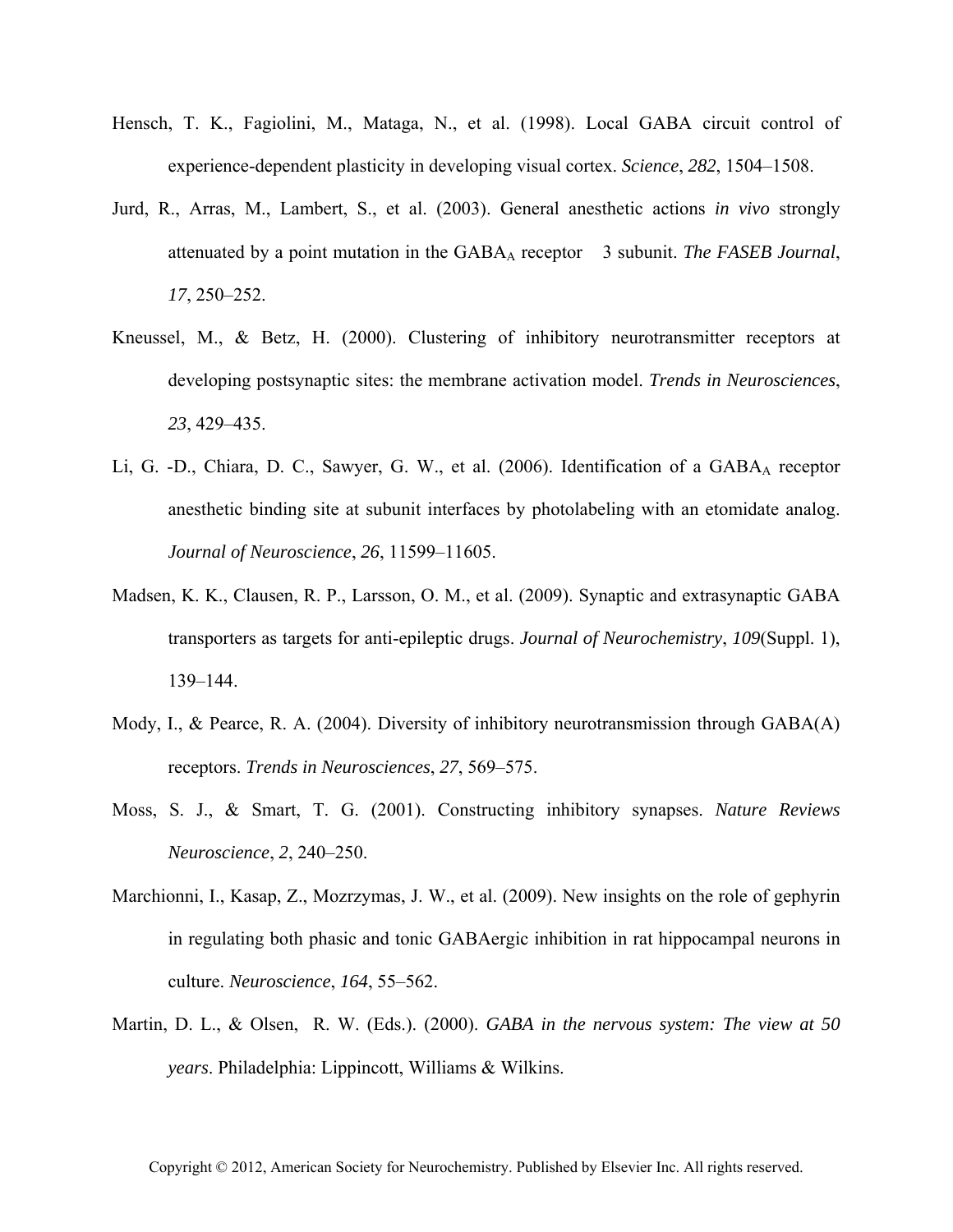- Olsen, R. W., & Macdonald, R. L. (2002). GABAA receptor complex: Structure and function. In J. Ejeberg, A. Schousboe & P. Krogsgaard-Larsen (Eds.), *Glutamate and GABA receptors and transporters: structure, function, and pharmacology* (pp. 202–235). London: Routledge.
- Olsen, R. W., & Betz, H. (2006). GABA and glycine. In G. J. Siegel, R. W. Albers, S. T. Brady & D. L. Price (Eds.), *Basic neurochemistry* (7th ed.). Boston: Elsevier Academic Press.
- Olsen, R. W. (2001). GABA. In K. L. Davis, D. Charney, J. T. Coyle & C. Nemeroff (Eds.), *Neuropsychopharmacology: Fifth generation of progress* (pp. 159–168). Philadelphia: American College of Neuropsychopharmacology, Lippincott, Williams & Wilkins.
- Olsen, R. W., & Sieghart, W. (2008). International union of pharmacology LXX. Subtypes of aminobutyric acid<sub>A</sub> receptors: Classification on the basis of subunit composition, pharmacology, and function. Update. *Pharmacological Reviews*, *60*, 243–260.
- Olsen, R. W., & Spigelman, I. (2011). GABA<sub>A</sub> receptor plasticity in alcohol withdrawal. In J. L. Noebels, M. Avoli, M. A. Rogawski, R. W. Olsen & A. V. Delgado-Escueta (Eds.), *Jasper's Basic Mechanisms of the Epilepsies* (4th ed.). New York: Oxford University Press.
- Pinard, A., Seddik, R., & Bettler, B. (2010). GABA<sub>B</sub> receptors: Physiological functions and mechanisms of diversity. *Advances in Pharmacology (San Diego, Calif)*, *58*, 231–255.
- Rudolph, U., Crestani, F., & Möhler, H. (2001). GABAA receptor subtypes: Dissecting their pharmacological functions. *Trends in Pharmacological Sciences*, *22*, 188–194.
- Simon, J., Wakimoto, H., Fujita, N., et al. (2004). Analysis of the set of  $GABA_A$  receptor genes in the human genome. *The Journal of Biological Chemistry*, *279*, 41422–41435.
- Smith, S. S. (Ed.). (2003). *Neurosteroid effects in the central nervous*